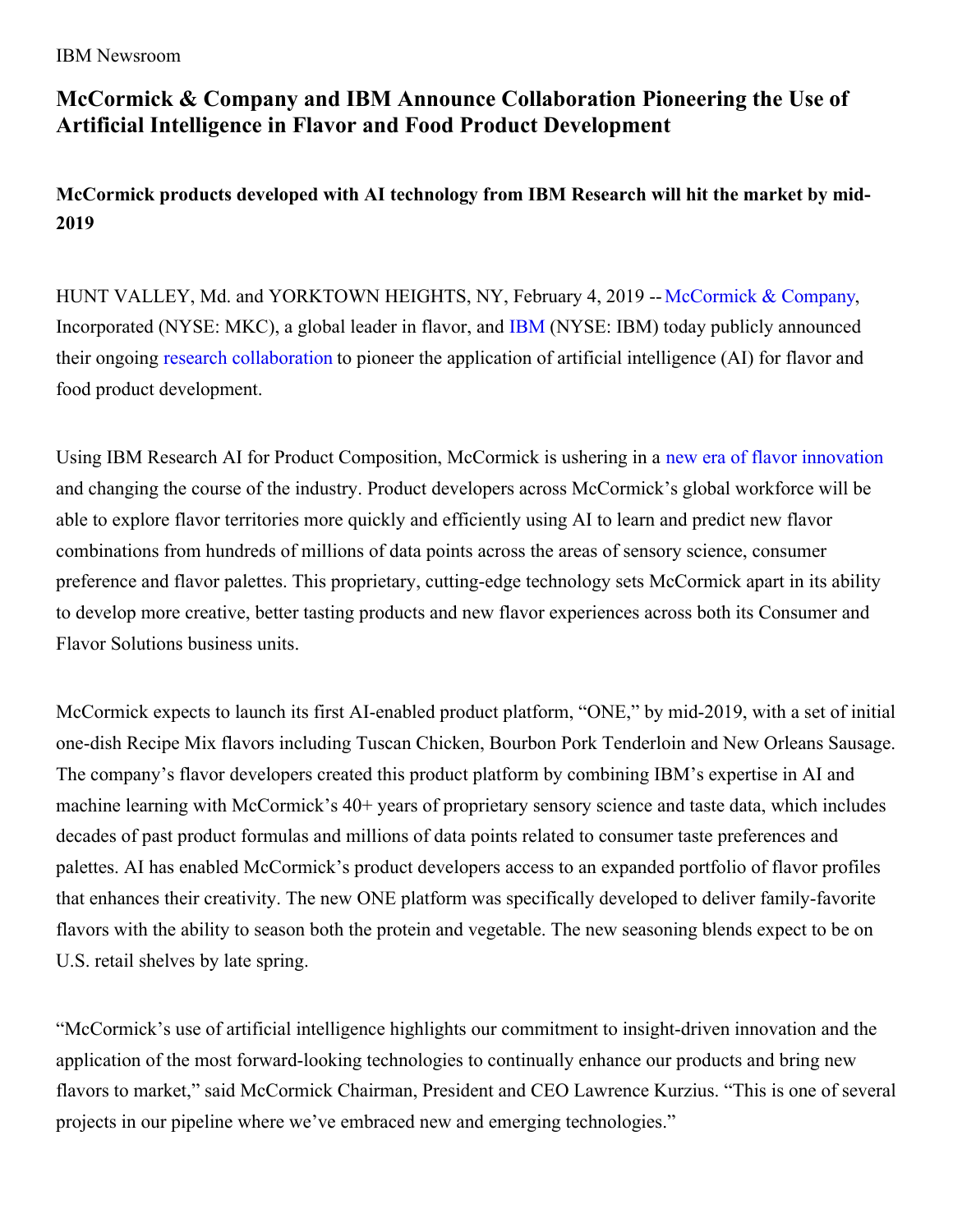As a world leader in artificial intelligence software, services and technology for business, IBM is focused on working with clients and enterprises across many industry sectors to help advance data-driven technologies that push markets forward.

"IBM Research's collaboration with McCormick illustrates our commitment to helping our clients and partners drive innovation across industries," said Kathryn Guarini, VP, Industry Research, IBM. "By combining McCormick's deep data and expertise in science and taste, with IBM's AI capabilities, we are working together to unlock the bounds of creativity and transform the food and flavor development process."

Pairing McCormick's global expertise, particularly that of its research and product development teams, with leading AI research helped McCormick accelerate the speed of flavor innovation by up to three times and deliver highly effective, consumer-preferred formulas. Through the ONE platform as well as several other projects in the pipeline, McCormick's product developers are now using AI to unlock creativity, access new insights and share data with their peers around the world. The company plans to scale this technology globally by 2021.

## **About McCormick & Company**

McCormick & Company, Incorporated is a global leader in flavor. With \$5.4 billion in annual sales, the company manufactures, markets and distributes spices, seasoning mixes, condiments and other flavorful products to the entire food industry – retail outlets, food manufacturers and foodservice businesses. Every day, no matter where or what you eat, you can enjoy food flavored by McCormick. McCormick Brings the Joy of Flavor to Life™

For more information, visit [www.mccormickcorporation.com](http://www.mccormickcorporation.com).

**For information contact:**

**Corporate Communications** Lori Robinson 1 (410) 527-6004 [lori\\_robinson@mccormick.com](mailto:lori_robinson@mccormick.com)

## *About IBM Research*